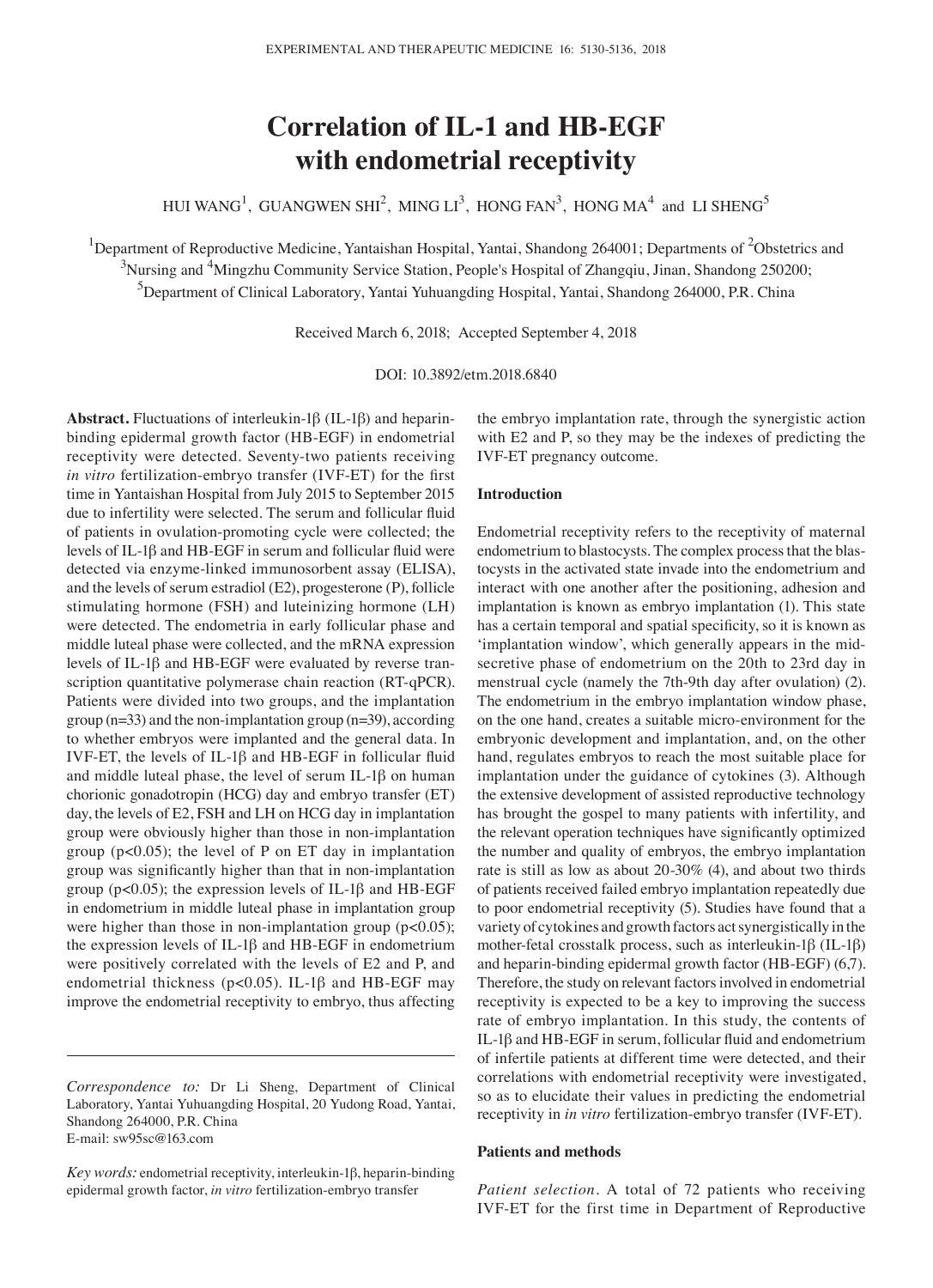Medicine, Yantaishan Hospital (Yantai, China) from July 2015 to September 2015 due to infertility were selected. All patients had a menstrual cycle of 28-30 days, and did not receive steroid hormone therapy in the past three months. Controlled ovarian hyperstimulation was performed using the long protocol developed by our center, and the follicles, endometrial thickness and implantation were monitored via vaginal B ultrasound. Gonadotropin (Gn) was withdrawn when the diameter (d) of at least three dominant follicles were ≥16 mm in bilateral ovaries, d of two dominant follicles ≥17 mm and diameter of one dominant follicle ≥18 mm; human chorionic gonadotropin (HCG) was injected on that night, and the estradiol (E2), progesterone (P), follicle stimulating hormone (FSH) and luteinizing hormone (LH) in blood were detected; at 34-36 h after injection of HCG, oocytes were retrieved via vaginal B ultrasound. P (80 mg/day) was injected on the day of embryo transfer (ET), and β-HCG in blood was detected after 2 weeks. β-HCG >25 mIU/ml indicated the biochemical pregnancy, and pregnant women continued to receive the luteal support. At 5 weeks after transfer, patients were divided into implantation group ( $n=33$ ) and non-implantation group ( $n=39$ ) according to whether they had clinical pregnancy. P continued to be applied and was decreased gradually until 3 months after pregnancy. This study was approved by the Ethics Committee of Yantaishan Hospital, and the patients signed the informed consent.

### *Methods*

*General conditions.* The age, menstrual history, body mass index (BMI), duration of infertility, causes of infertility, Gn dosage (n), number of retrieved oocytes (n), number of transferred embryos (n), number of high-quality embryos (n) and number of frozen embryos (n) were recorded. The weight of the patients in fasting state was weighed, and the height of each patient was also measured. BMI = weight/height<sup>2</sup>.

*Collection of endometrial tissues.* In the natural cycle, the ovulation was monitored via vaginal B ultrasound combined with urine test paper; the fasting blood was drawn in the early morning in middle luteal phase (namely the 5th-7th day after ovulation) for simulated ET and endometrial test. A small number of endometria were stored in the refrigerator at -80˚C for detection. At the same time, the pathological examination was performed to confirm the mid-secretive phase of endometrium. Endometrial repair was performed in the early follicular phase (the 3rd day in menstrual period), and a small number of endometria were stored in the refrigerator at -80˚C for detection.

*Serum collection.* Before receiving the IVF-ET, the fasting blood was collected on the 3rd day in the menstrual cycle (D3), day of injecting HCG (HCG day), day of oocyte retrieval (OR day) and the day of ET (ET day), the serum was separated via high-speed centrifugation at 1,000 x g at 4˚C for 10 min and placed in the refrigerator at -20˚C for detection. The levels of serum IL-1β (cat. no. EHC002b.96, Neobioscience, Shenzhen, China) and HB-EGF (cat. no. RJ12420, Renjiebio, Nanchang, China) on D3, HCG day, OR day and ET day were measured via double-antibody sandwich enzyme-linked immunosorbent assay (ELISA). The E2, P, FSH and LH levels on D3, HCG day and ET day were measured via radioimmunoassay.

Table I. Primer sequences.

| Molecule     | Primer $(5' \rightarrow 3')$       |
|--------------|------------------------------------|
| IL-1 $\beta$ | F: AAT GAT GGC TTA TTA CAG TGG C   |
|              | R: TGT AGT GGT GGT CGG AGA TT      |
| HB-EGF       | F: ACA AGG AGG AGC ACG GGA AAA G   |
|              | R: CGA TGA CCA GCA GAC AGA CAG ATG |
| B-actin      | F: CAC AAG TCA CAC TTC ACA         |
|              | R: CTA TCA CCT CGT GCT CT          |

F, forward; R, reverse; IL-1β, interleukin-1β; HB-EGF, heparin-binding epidermal growth factor.

Table II. Comparisons of general conditions between implantation group and non-implantation group.

|                                    | group $(n=33)$ | Implantation Non-implantation<br>$group(n=39)$ |      | t-value P-value |
|------------------------------------|----------------|------------------------------------------------|------|-----------------|
| Age (years)                        | $30.12 + 4.32$ | 29.56+4.51                                     | 0.81 | 0.31            |
| Duration of                        | $4.92 + 3.12$  | $4.84 + 3.73$                                  | 0.63 | 0.65            |
| infertility (years)                |                |                                                |      |                 |
| BMI (kg/m <sup>2</sup> )           | $22.01 + 2.45$ | $21.71 + 2.14$                                 | 0.54 | 0.69            |
| Gn dosage (n)                      | $37.76 + 8.31$ | $38.22 + 9.17$                                 | 0.71 | 0.62            |
| No. of retrieved<br>oocytes (n)    | $14.45 + 8.24$ | $12.28 \pm 10.89$                              | 1.33 | 0.16            |
| No. of transferred<br>embryos (n)  | $2.14 + 0.53$  | $2.03+0.65$                                    | 1.20 | 0.24            |
| No. of high-quality<br>embryos (n) | $8.41 + 4.63$  | $8.32 + 4.58$                                  | 0.98 | 0.27            |
| No. of frozen<br>embryos (n)       | $5.46 + 5.12$  | $3.97 + 4.26$                                  | 1.25 | 0.19            |
|                                    |                |                                                |      |                 |

BMI, body mass index.

*Collection of follicular fluid.* When the follicular development reached the standard, appropriate sedation was performed at 30 min before ovulation, and the bladder was emptied; under the lithotomy position, oocytes were retrieved via culdocentesis under the guidance of vaginal B ultrasound; 3 ml follicular fluid not washed was retained (the contaminated fluid was discarded), and the supernatant was taken via high-speed centrifugation at 1,000 x g at 4˚C for 10 min and placed at -20˚C for detection. The levels of IL-1β and HB-EGF in follicular fluid (FF) on OR day were measured via double-antibody sandwich ELISA in strict accordance with the instructions. Three wells were repeated for each specimen, and the average was taken.

All the patients received transvaginal ultrasound to detect the embryonic development and endometrial thickness. The measurement errors were excluded, each index was measured 3 times, and the average was taken.

*Reverse transcription quantitative polymerase chain reaction (RT-qPCR).* RT-qPCR was determined as follows: Total RNA extraction, synthesis of the first cDNA chain and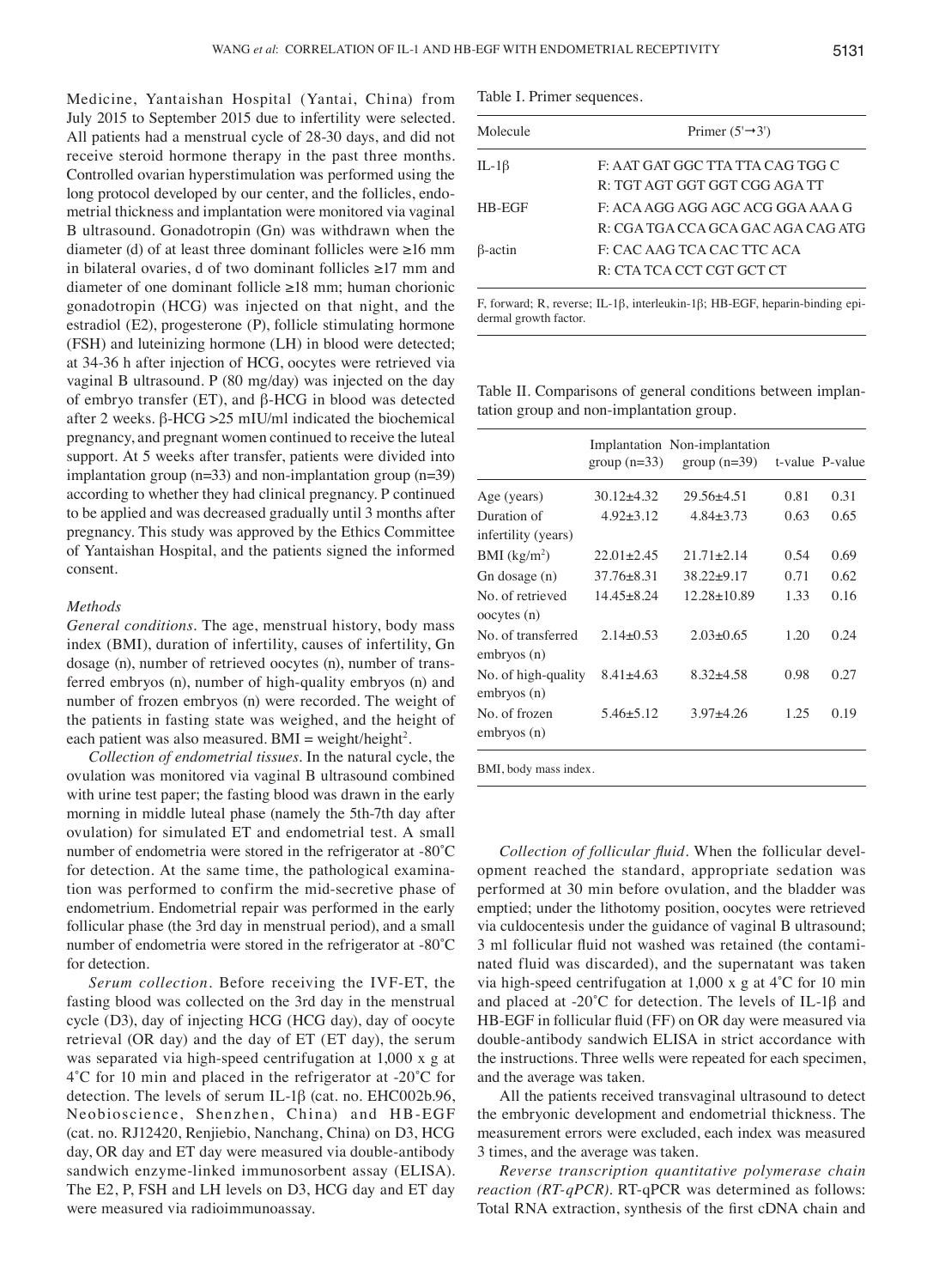|                                 |                     | Serum             |                     |                   |                     |  |
|---------------------------------|---------------------|-------------------|---------------------|-------------------|---------------------|--|
| Group                           | D <sub>3</sub>      | HCG day           | OR day              | ET day            | FF                  |  |
| Implantation group $(n=33)$     |                     |                   |                     |                   |                     |  |
| IL-1 $\beta$ (ng/ml)            | $17.26 \pm 7.49$    | $162.86 + 53.27$  | $71.21 \pm 24.65$   | $39.46 \pm 28.18$ | $67.02 + 24.20$     |  |
| $HB\text{-}EGF$ (pg/ml)         | $312.25 + 255.13$   | $323.34 + 267.17$ | $337.28 \pm 263.49$ | $361.10+285.26$   | $350.42 \pm 285.26$ |  |
| Non-implantation group $(n=39)$ |                     |                   |                     |                   |                     |  |
| IL-1 $\beta$ (ng/ml)            | $15.32 + 7.37$      | $82.86 \pm 35.34$ | $33.91 \pm 14.53$   | $60.46 \pm 25.12$ | $39.08 \pm 18.26$   |  |
| $HB\text{-}EGF$ (pg/ml)         | $272.28 \pm 195.06$ | $288.43 + 207.62$ | $295.29 + 213.87$   | $285.14 + 205.83$ | $230+285.26$        |  |

| Table III. IL-1 $\beta$ and HB-EGF levels in serum and follicular fluid of patients in the two groups. |  |  |
|--------------------------------------------------------------------------------------------------------|--|--|
|--------------------------------------------------------------------------------------------------------|--|--|

IL-1β, interleukin-1β; HB-EGF, heparin-binding epidermal growth factor; D3, 3rd day in menstrual cycle; HCG day, day of injecting HCG; OR day, day of oocyte retrieval; ET day, day of embryo transfer; FF, follicular fluid.



Figure 1. Pathogenesis of infertility patients.

RT-qPCR. The procedures were according to the instructions of TRIzol kit (Invitrogen; Thermo Fisher Scientific, Inc., Carlsbad, CA, USA), cDNA kit (Toyobo Life Science, Osaka, Japan) and SYBR-Green PCR kit (code no. QPK-201, Toyobo Life Science), respectively. Amplification system: 12.5  $\mu$ l SYBR mixture,  $2 \mu$ l cDNA, 0.5  $\mu$ l forward primer, 0.5  $\mu$ l reverse primer (Table I), addition of ddH<sub>2</sub>O until 25  $\mu$ l. Reaction procedure: 42˚C for 20 min, 95˚C x5 min (95˚C 15 sec, 55˚C x15 sec, 72°C x20 sec) for 40 cycles, 95°C x1 min, 55°C x30 sec and 95°C x30 sec. The experiment was repeated 3 times to reduce the error and bias, and β-actin gene was selected as the internal reference. The data were analyzed using the Real-time detector (ABI-7500; New York, NY, USA), and the relative expression levels of IL-1β and HB-EGF mRNA in endometrial tissues were presented using  $2^{\Delta\Delta Cq}$  (8).

*Statistical analysis.* Statistical Product and Service Solutions (SPSS) 18.0 (SPSS Inc., Chicago, IL, USA) software was used for analysis. Measurement data in normal distribution are presented as mean ± SD. Student's t-test or post hoc test after one-way analysis of variance in SPSS were used to analyze the differences between the groups. Tukey's was the post hoc test used following one-way analysis of variance. Pearson's correlation analysis was performed for the correlation between indexes. P<0.05 was considered to indicate a statistically significant difference.

### **Results**

*Etiological analysis of infertile patients.* Among the 72 patients, 25 cases (34.72%) suffered from infertility due to tubal factors (tubal inflammation, history of tubal ligation and congenital tubal abnormality), 15 cases (20.83%) due to pelvic factors, 6 cases (8.33%) due to ovulation disorders, 5 cases (6.94%) due to endometriosis, 14 cases (19.44%) due to male factors (sperm abnormality: Oligo-astheno-teratospermia, necrospermia and azoospermia), and 7 cases (9.72%) due to unknown causes. Tubal factors ranked first (Fig. 1).

*Comparisons of general conditions between the two groups of patients.* There were no significant differences in the age, duration of infertility, BMI, Gn dosage, number of retrieved oocytes, number of transferred embryos, number of highquality embryos and number of frozen embryos between the two groups of patients  $(p>0.05)$ . The baseline data were uniform and comparable (Table II).

*Comparisons of IL-1β and HB-EGF levels in serum and follicular fluid at each time-point between the two groups of patients.* The HB-EGF levels changes are not significant in the early follicular phase, on HCG day, OR day and ET day of the two groups of patients (p>0.05). The level of HB-EGF in follicular fluid in implantation group was higher than that in non-implantation group, and the difference was statistically significant ( $t=2.76$ ,  $p=0.01$ ). There was no statistically significant difference in the IL-1β level on D3 between the two groups (p>0.05). The level of serum IL-1β on HCG day in implantation group was significantly increased compared with that on OR day or ET day ( $p<0.05$ ). The level of serum IL-1β on HCG day in non-implantation group was higher than those on OR day and ET day  $(p<0.05)$ , but it was still significantly lower than that in implantation group  $(p<0.05)$ . The level of serum IL-1β on ET day in non-implantation group was significantly increased compared with that in implantation group ( $p<0.05$ ). The level of IL-1 $\beta$  in follicular fluid in implantation group was significantly higher than that in nonimplantation group ( $p$ <0.05). The level of IL-1 $\beta$  on OR day in implantation group was significantly higher than that on D3 (p<0.05) (Table III).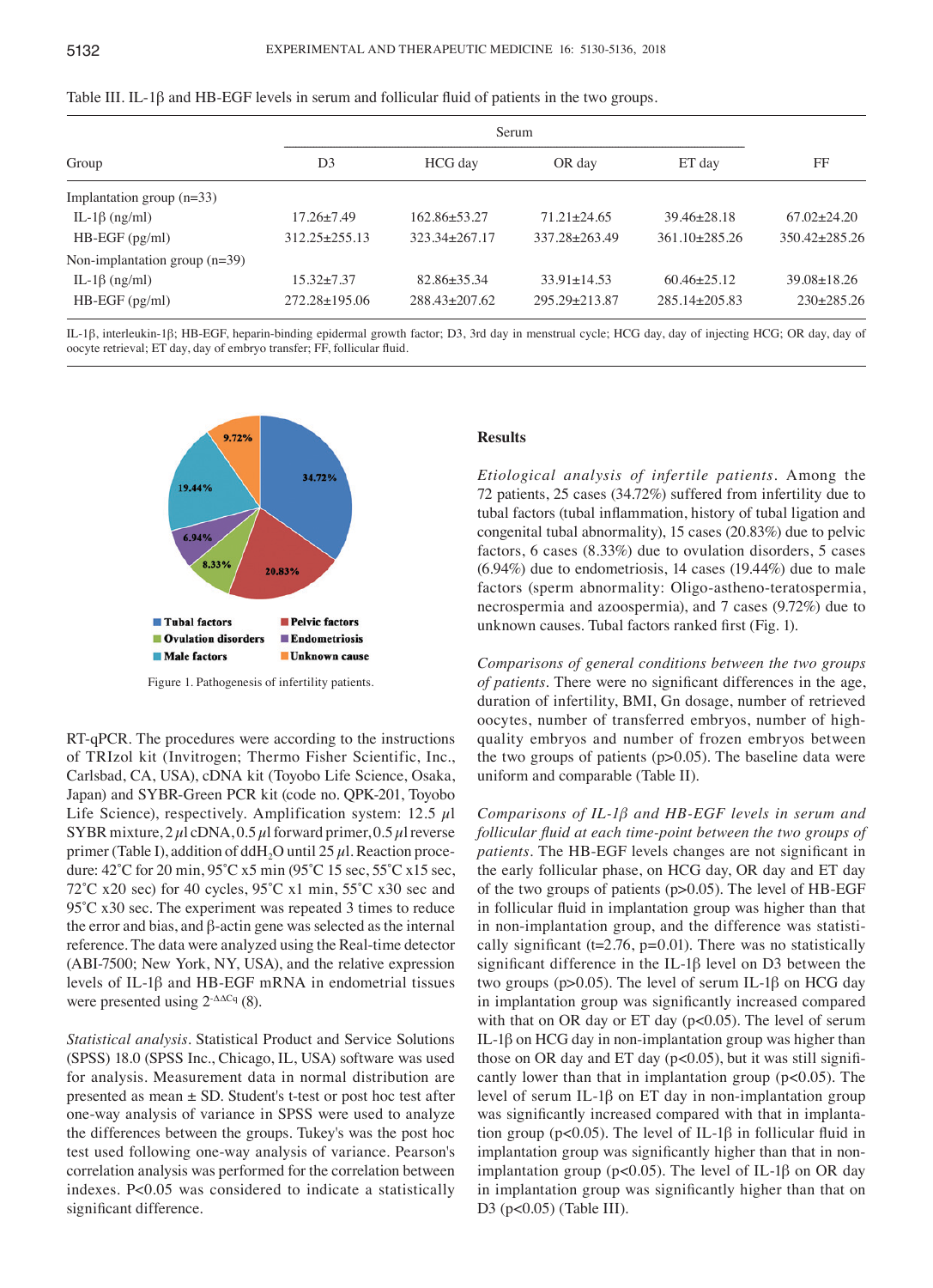| Group                              | Early follicular phase | t-value | P-value | Middle luteal phase | t-value | P-value |
|------------------------------------|------------------------|---------|---------|---------------------|---------|---------|
| IL-1 $\beta$ mRNA expression level |                        |         |         |                     |         |         |
| Implantation group $(n=33)$        | $0.35 \pm 0.18$        | 1.45    | 0.09    | $0.92+0.20$         | 6.41    | 0.01    |
| Non-implantation group $(n=39)$    | $0.23 \pm 0.09$        |         |         | $0.54 \pm 0.17$     |         |         |
| HB-EGF mRNA expression level       |                        |         |         |                     |         |         |
| Implantation group $(n=33)$        | $0.61 \pm 0.24$        | 1.62    | 0.08    | $2.43+0.59$         | 7.59    | 0.00    |
| Non-implantation group $(n=39)$    | $0.50+0.17$            |         |         | $1.12 \pm 0.58$     |         |         |

Table IV. Expression levels of IL-1β and HB-EGF mRNA in early follicular phase and middle luteal phase in the two groups of patients.

Table V. Comparison of serum hormone levels at different time-points between the two groups of patients.

| Group                           | $E2$ (pg/ml)          | $P$ (ng/ml)       | FSH (mIU/ml)      | $LH$ (mIU/ml)      |
|---------------------------------|-----------------------|-------------------|-------------------|--------------------|
| Implantation group $(n=33)$     |                       |                   |                   |                    |
| D <sub>3</sub>                  | $56.12 \pm 10.23$     | $0.65+0.46$       | $4.28 + 1.47$     | $3.13 \pm 1.39$    |
| HCG day                         | $2893.52 \pm 1068.34$ | $0.86 + 0.57$     | $24.93+9.08$      | $139.06 + 53.45$   |
| ET day                          | $896.47 + 428.51$     | $27.58 \pm 13.94$ | $13.87 \pm 11.95$ | $17.01 + 5.28$     |
| Non-implantation group $(n=39)$ |                       |                   |                   |                    |
| D <sub>3</sub>                  | $55.34 \pm 11.82$     | $0.63 + 0.48$     | $4.31 \pm 1.50$   | $3.32 + 1.27$      |
| HCG day                         | $1538.26 \pm 786.26$  | $0.80 + 0.51$     | $12.98 \pm 7.02$  | $101.64 \pm 32.16$ |
| ET day                          | $894.54 \pm 378.38$   | $21.56 \pm 7.25$  | $10.62+9.59$      | $15.17 \pm 7.24$   |

E2, estradiol; P, progesterone; FSH, follicle stimulating hormone; LH, luteinizing hormone; D3, 3rd day in menstrual cycle; HCG day, day of injecting HCG; ET day, day of embryo transfer.

Table VI. Pearson's correlation analysis of IL-1β and HB-EGF expression levels in endometrium in middle luteal phase with endometrial thickness and E2 and P.

| Variables                   | Endometrial<br>thickness (mm) $E2$ (pg/ml) $P$ (ng/ml) |      |      |
|-----------------------------|--------------------------------------------------------|------|------|
| IL-1 $\beta$ in endometrium |                                                        |      |      |
| r                           | 0.83                                                   | 0.35 | 0.42 |
| p                           | 0.00                                                   | 0.03 | 0.02 |
| HB-EGF in endometrium       |                                                        |      |      |
| r                           | 0.72                                                   | 0.29 | 0.36 |
| р                           | 0.01                                                   | 0.04 | 0.03 |
|                             |                                                        |      |      |

IL-1β, interleukin-1β; HB-EGF, heparin-binding epidermal growth factor; E2, estradiol; P, progesterone.



Figure 2. Expression levels of IL-1β and HB-EGF in middle luteal phase in different endometrial thickness. The mRNA expression level of IL-1 $\beta$  in the endometrium of the two groups in middle luteal phase has a statistically significant difference, \* p<0.05 vs. intimal thickness <9 mm; the mRNA expression level of HB-EGF in the endometrium of the two groups in middle luteal phase has a statistically significant difference, \* p<0.05 vs. intimal thickness <9 mm.

*Expression levels of IL-1β and HB-EGF in early follicular phase and middle luteal phase in the two groups of patients.*  The expression levels of IL-1β and HB-EGF in the early follicular phase in implantation group were significantly higher than those in non-implantation group, but the differences were not statistically significant (p<0.05). The expression levels of IL-1β and HB-EGF in endometrium in middle luteal phase in

implantation group were higher than those in non-implantation group  $(p<0.05)$  (Table IV).

*Comparison of serum hormone levels at different time-points between the two groups of patients.* The serum E2, P, FSH and LH levels in the two groups of patients on D3 had no statistically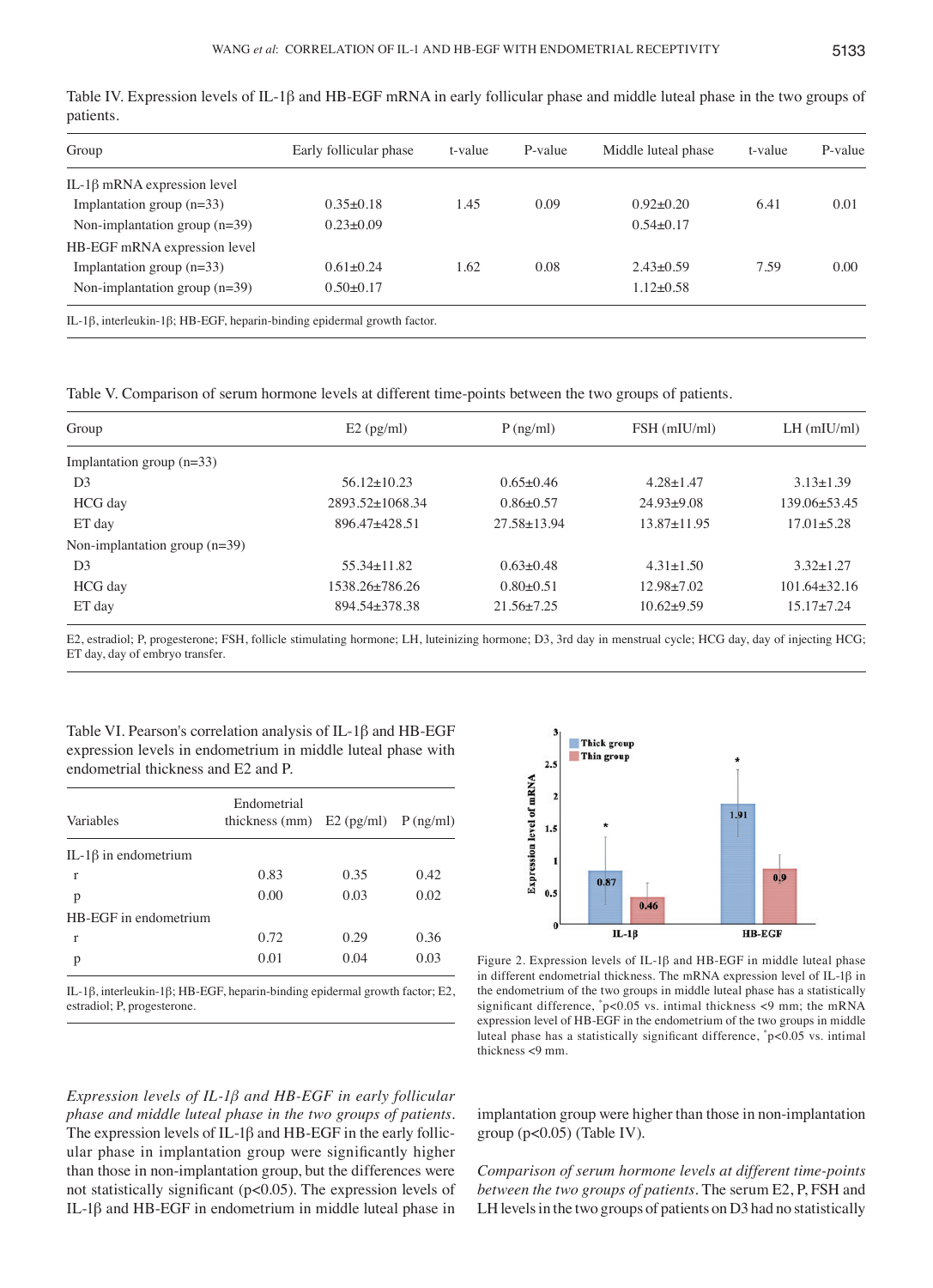significant differences (p>0.05), and the basic endocrine level was consistent and comparable. The levels of E2, FSH and LH on HCG day in implantation group were significantly higher than those in non-implantation group  $(p<0.05)$ , but there was no statistically significant difference in the P level (p>0.05). The P level on ET day in implantation group was obviously higher than that in non-implantation group  $(p<0.05)$ , but there were no statistically significant differences in the levels of E2, FSH and LH (Table V).

*Expression levels of IL-1β and HB-EGF in middle luteal phase in different endometrial thickness.* There were 56 out of 72 patients with the endometrial thickness  $\geq 9$  mm (thick group), and 16 patients with the endometrial thickness <9 mm (thin group). The mRNA expression levels of IL-1β in middle luteal phase in the thick group and the thin group were 0.87±0.19 and 0.48±0.16, respectively. The expression of IL-1β mRNA in the thick group was significantly increased compared with that in the thin group  $(t=2.68, P<0.01)$ . The mRNA expression levels of HB-EGF in middle luteal phase in the thick group and the thin group were 1.91±0.86 and 0.90±0.28, respectively. The expression of HB-EGF mRNA in the thick group was significantly increased compared with that in the thin group (t=-3.12, P<0.05) (Fig. 2).

*Correlation analysis of IL-1β and HB-EGF expression levels in endometrium in middle luteal phase with endometrial thickness and E2 and P.* The expression level of IL-1β in the endometrium was positively correlated with the endometrial thickness and E2 and P levels (r=0.83, p<0.01; r=0.35, p<0.05;  $r=0.42$ ,  $p<0.05$ ). The expression level of HB-EGF was also positively correlated with the endometrial thickness and E2 and P (r=0.72, p<0.05; r=0.29, p<0.05; r=0.36, p<0.05) (Table VI).

## **Discussion**

*Reasons for infertility in patients receiving IVF.* Over the past 30 years, with the marketing of the assisted fertility technique and the vigorous development of derivative techniques, the assisted reproduction technique informtion has reached the majority of infertility patients. In terms of reasons for infertility, it was found in this study that the fallopian tube factor ranks first (34.72%), including the tubal non-specific inflammation, history of tubal ligation, and congenital abnormalities of fallopian tube; pelvic factors; the male factors (sperm abnormality: Oligo-astheno-teratospermia, necrospermia and azoospermia) are the main factors of intracytoplasmic sperm injection (ICSI); the endometriosis ranks second; ovulation disorders; and there are other causes of infertility, including chromosomal abnormalities, male ejaculatory disorders and genital malformations; and unknown causes (9). In this study, it was found that the number of patients receiving fresh ET due to ovulation disorders was small (8.33%). Patients with ovulation disorders are often patients with polycystic ovary syndrome (PCOS) and susceptible to ovarian hyper-stimulation syndrome (OHSS). Compared with fresh ET, the frozen ET has a higher live birth rate, and a lower abortion rate (10).

*IL-1β and endometrial receptivity.* IL-1 was first discovered in 1972 by Gray *et al* (11) from the mononuclear cell culture supernatant, which can promote the thymocyte proliferation, so it is named lymphocyte activation factor. After 7 years, it was officially renamed IL-1. IL-1 is a polypeptide consisting of two receptor agonists, IL-1α and IL-1β, and one IL-1 receptor antagonist (IL-1rα). IL-1 receptors have two subtypes, namely the type I (IL-1RtI) and type II (IL-1RtII). In recent years, the role of IL-1β in reproductive activity has attracted increasing attention and is thought to be associated with endometrial receptivity (12). IL-1β regulates the reproduction of women through systemic and local effects: 1) It directly acts on genital center through the blood circulation; 2) it induces local expression in ovarian, uterine and follicular fluid, and regulates the reproductive function by promoting the P secretion and affecting the activity of  $\text{Na}^{\text{+}}/\text{K}^{\text{+}}$ -ATPase (13,14). It is currently recognized that IL-1β in blood is derived from macrophages, but the theory of cell origin of IL-1β in follicular fluid is not clear, such as plasma ultrafiltrate or interstitial cells, follicular cell and granulocyte (15,16). In this study, it was found that the serum IL-1β level in women was significantly increased in follicular phase and before ovulation (HCG day). The document analysis showed that at IL-1 $\beta$  >80 pg/ml, the ET capacity was significantly increased (17); when the serum IL-1β concentration was increased, E2 was also significantly increased, and they had a positive correlation  $(r=0.35, p=0.03)$ ; E2 plays a vital role in follicular growth and development and endometrial growth; the change rate of serum IL-1β concentration in implantation group was similar to that of blood LH; the IL-1β concentration was gradually increased with oocyte maturation and reached the peak on the day before ovulation (HCG day), indicating that IL-1β may be involved in follicular growth, development, maturation and induced ovulation, which can improve the fertilization rate and embryo quality, thereby improving the implantation rate. This study showed that there was only a small amount of IL-1 $\beta$  in serum on D3, but its level was significantly increased in luteal phase after ovulation; the concentration of serum IL-1β was positively correlated with progesterone (P)  $(r=0.42, p=0.02)$ , suggesting that the serum IL-1 $\beta$  is closely related to P (18). The lowconcentration P promotes IL-1β gene expression, while the high-concentration of P inhibits the expression (19), but the critical concentration of P in regulating the IL-1β gene expression remains unclear and needs further study. Simón *et al* (20) found that IL-1β, IL-1RtI and IL-1rα can be detected in the human endometrium, endometrial fluid, embryo and endometrial-embryo interface, which can block the IL-1RtI in rat endometrium, and inhibit the gamete implantation. So far, how IL-1 regulates the endometrial tolerance is not yet clear. Some scholars believe that IL-1 increases the epithelial adhesion to the blastocyst by increasing the expression of epithelial cell adhesion molecules, thereby regulating the endometrial receptivity (21). IL-1 is found to be upregulated at 7 and 9 days in ovulation stage, consistent with the 'implantation window' stage. Moreover, IL-1 $\beta$  is involved in the immune tolerance in placental formation and promotes the growth of embryos via regulating the expression of NF-кB (22). In this study, it was found that IL-1 receptor antagonists act on the 'implantation window' stage of endometrium, terminating the embryo implantation process (22). In addition, studies have shown that (23) IL-1 may trigger angiogenesis, thus promoting the embryonic growth, through affecting the expression of HCG.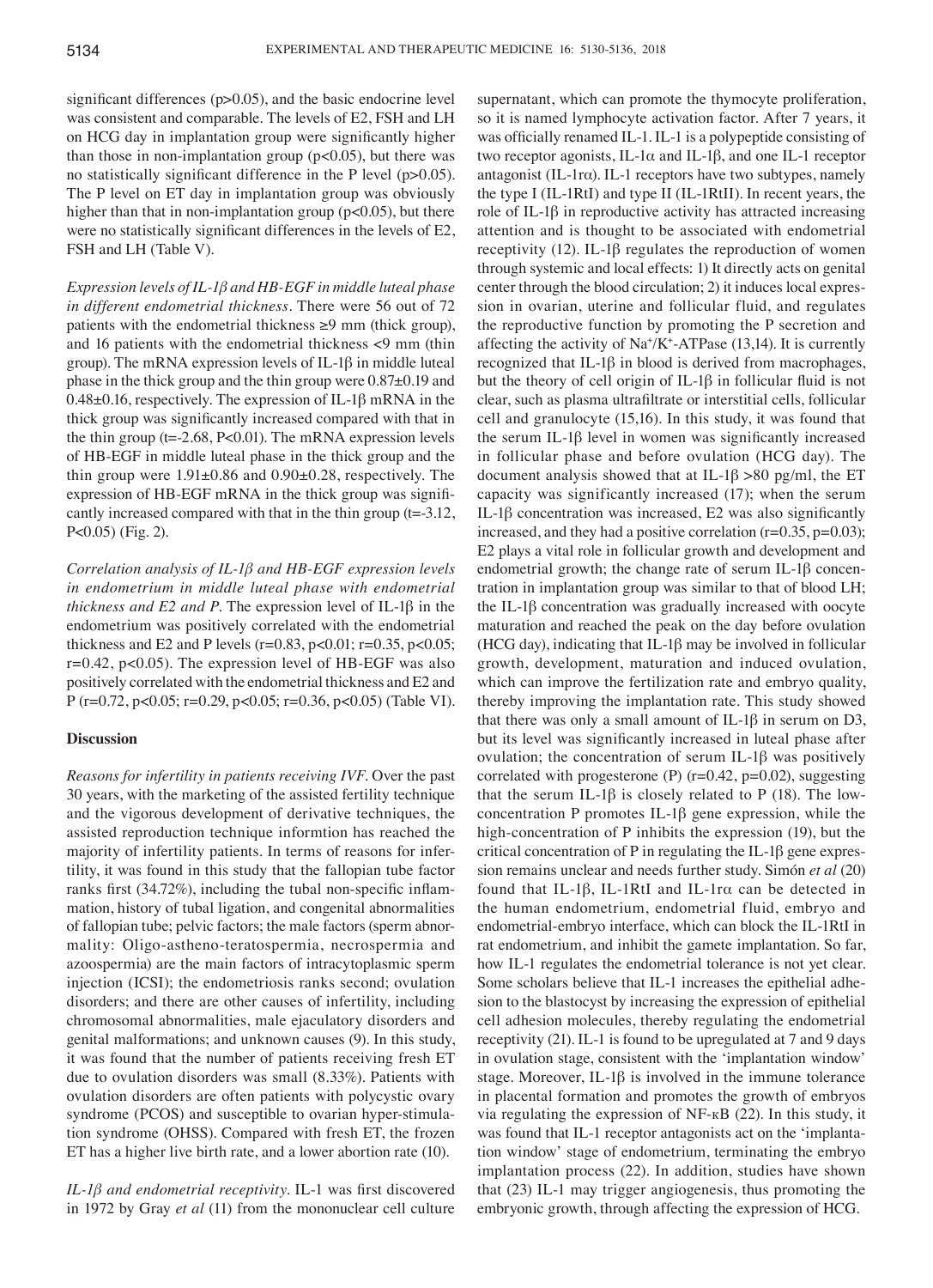*HB-EGF and endometrial receptivity.* HB-EGF is one of the members of epidermal growth factor family and binds to the HB-EGF receptor on the surface of embryo and endometrium under the catalysis of heparan sulfate proteoglycan to play a role in mediating the 'molecular crosstalk' between embryo and intima (24). HB-EGF plays different roles in follicular development, ovulation, embryo implantation and early development (25), which has become a research hotspot in the field of reproduction. Studies have found that HB-EGF mRNA is expressed in the endometrium (mainly expressed in the luminal epithelium and glandular epithelium, and reaches the peak in the mid-secretive stage or at 20 days in menstrual cycle), early pregnancy villi, decidua and placenta in the entire menstrual cycle (26,27). The results of RT-qPCR in this study showed that the expression of HB-EGF mRNA in endometrium in middle luteal phase was significantly higher than that in early follicular phase ( $p<0.05$ ), suggesting that the significantly increased HB-EGF mRNA in the endometrium in middle luteal phase may be closely related to the embryo implantation. Studies have revealed that HB-EGF may be maternal, which attracts blastocysts, promotes the development of blastocysts, adheres to the blastocyst and repairs endometrial function in the process of implantation (28). The results of this study showed that the relative expression of HB-EGF mRNA in implantation group in implantation window was significantly higher than that in non-implantation group (p<0.05). Maternal HB-EGF lacks causes the embryo implantation delay, and destroys the synchronous endometrial and embryonic development, leading to pregnancy failure (29). Thus, HB-EGF is expected to be one of the potential predictors of IVF-ET pregnancy outcome. In addition, it was found in this study that in the IVF cycle, the embryo implantation rate in patients with endometrial thickness of ≥9 mm was significantly higher than that with thickness  $\langle 9 \text{ mm } (p \langle 0.05) \rangle$ , and the results were consistent with the findings of Sher and Fisch (30). The expression level of HB-EGF was positively correlated with the endometrial thickness  $(r=0.72, p=0.01)$ , indicating that HB-EGF mRNA may mediate the endometrial growth, thus affecting the IVF pregnancy outcome. It was found in this study that HB-EGF could be detected in serum throughout the menstrual cycle, but there were no statistically significant differences in the expression levels on D3, OR day and ET day (p>0.05). In view of many factors affecting the HB-EGF in serum, it is more important to evaluate the expression of HB-EGF in endometrium and follicular fluid, instead of evaluating the endometrial receptivity via serum HB-EGF. The cytokines in the microenvironment of follicular fluid will have direct effects on the development, maturation and discharge of oocytes and the embryogenesis after fertilization. It was found in this study that the level of HB-EGF in follicular fluid in implantation group was significantly higher than that in non-implantation group (p<0.05), indicating that the expression level of HB-EGF in follicular fluid is related to the embryo implantation and affects the outcome of pregnancy.

The expression of IL-1 $\beta$  and HB-EGF in endometrium show the periodic regularity; they are highly expressed in middle luteal phase and implantation group, but lowly expressed in early follicular phase and non-implantation group. Moreover, the expression levels of IL-1β and HB-EGF are positively correlated with the endometrial thickness, and levels of serum E2 and P, indicating that IL-1β and HB-EGF may improve the endometrial receptivity to embryo, thus affecting the embryo implantation rate, through the synergistic action with E2 and P, so they may be the indexes of predicting the IVF-ET pregnancy outcome.

# **Acknowledgements**

Not applicable.

## **Funding**

No funding was received.

## **Availability of data and material**

All data generated or analyzed during this study are included in this published study.

#### **Authors' contributions**

HW contributed to the conception of the study and the performance of the statistical analysis with constructive discussions. GS helped with the collection of endometrial tissues. ML contributed significantly to data analysis and manuscript preparation; HF and HM performed the data analyses. LS contributed significantly to the data analysis and study preparation. All authors read and approved the final study.

#### **Ethics approval and consent to participate**

This study was approved by the Ethics Committee of Yantaishan Hospital (Yantai, China). Informed consents were signed by the patients or guardians.

#### **Patient consent for publication**

Not applicable.

## **Competing interests**

The authors declare that they have no competing interests.

#### **References**

- 1. Norwitz ER, Schust DJ and Fisher SJ: Implantation and the survival of early pregnancy. N Engl J Med 345: 1400-1408, 2001.
- 2. Lim HJ and Dey SK: HB-EGF: A unique mediator of embryouterine interactions during implantation. Exp Cell Res 315: 619-626, 2009.
- 3. Valdez-Morales FJ, Gamboa-Domínguez A, Vital-Reyes VS, Cruz JC, Chimal-Monroy J, Franco-Murillo Y and Cerbón M: Changes in receptivity epithelial cell markers of endometrium after ovarian stimulation treatments: Its role during implantation window. Reprod Health 12: 45, 2015.
- 4. Lédée-Bataille N, Laprée-Delage G, Taupin JL, Dubanchet S, FrydmanR and Chaouat G: Concentration of leukaemia inhibitory factor (LIF) in uterine flushing fluid is highly predictive of embryo implantation. Hum Reprod 17: 213-218, 2002.
- 5. Scalici J, Laughlin BB, Finan MA, Wang B and Rocconi RP: The trend towards minimally invasive surgery (MIS) for endometrial cancer: An ACS-NSQIP evaluation of surgical outcomes. Gynecol Oncol 136: 512-515, 2015.